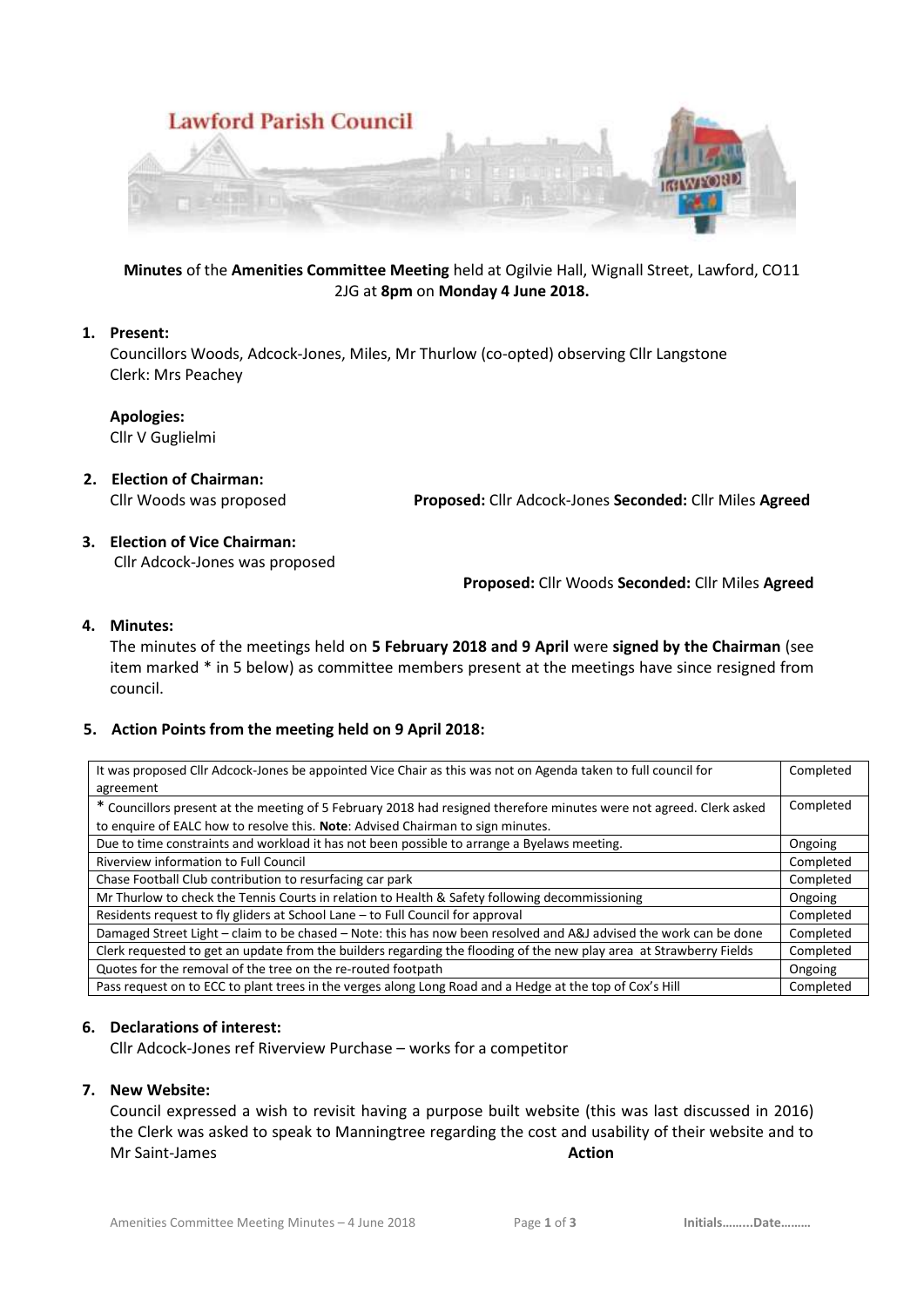## **8. Byelaws:**

**For information;** due to time constraints and workload it has not been possible to arrange a meeting. One will be arranged ASAP.

# **9. Bench on Riverbank:**

**For Information:** previously a request to replace a missing bench along the river was declined *(meeting minutes 18 December 2017 95/1718 f)* however the resident has suggested his family donates a bench – advised to contact TDC

## **10. Riverview:**

Riverview purchase – no further progress, Birkett Long LLP is waiting for a response from TDC ref the requested amendment to terms.

## **11. School Lane:**

## **For information/discussion/decision:**

- **a)** Decommissioning and making safe tennis courts quote from handyman to repair/make the courts safe was quoted at £4,250.00. Mr Thurlow provided a report of the condition and possible outcomes for the Tennis Courts. It was determined the courts were in such a poor state that works of some description had to be carried out and made a number of suggestions. **The Committee asked the /clerk to obtain quotes to:**
	- I. Renew the fencing and resurface the Tennis Courts
	- II. Provide adult fitness equipment
	- III. Remove the entire structure and return to grass, however this could present problems as the electrics for the court Lights are present. **Action**

**Note:** the electric contract for the Tennis Court Lights is due for renewal on 2 August (quote provided for a fixed price plan is £96.02 Standing charge of 27p per day and a normal unit price of 22.38p per kWh) and given the likelihood the area will be used for recreation it was proposed the lights not be disconnected. **Take to Full Council for approval- Action**

### **12. Waldegrave Way:**

**For information;** the claim has been settled for the damaged Street Light outside 80 Waldegrave Way, and A&J have installed the Street Lamp and are waiting for UKPN to connect the power.

### **13. Strawberry Fields/New Play Area:**

Clerk was asked to enquire as to when the new Play area would be opened. **Action**

## **14. Trees:**

- a) Quotes received to remove and grind out the tree obstructing the rerouted footpath 13 at School Lane;
	- I. Essex woodland £450.00
	- II. PIPS Trees & Landscaping £385.00

It was proposed PIPS Trees & Landscaping be appointed

**Proposed:** Cllr Adcock-Jones **Seconded:** Cllr Miles **Agreed**

**Action**

b) Spring Tree Inspection – Mr Thurlow advised he had carried out the inspection and only cosmetic work needed to be done. Clerk will ask the handyman to carry out the work. **Action** 

### **15. Agreeing to events on council property:**

Request received from Lawford Football Club to use School Lane recreation ground for the Annual '5 a Side' football match on 8 July 2018. Committee propose approval.

> **Proposed:** Cllr Woods **Seconded:** Cllr Miles **Agreed Action**